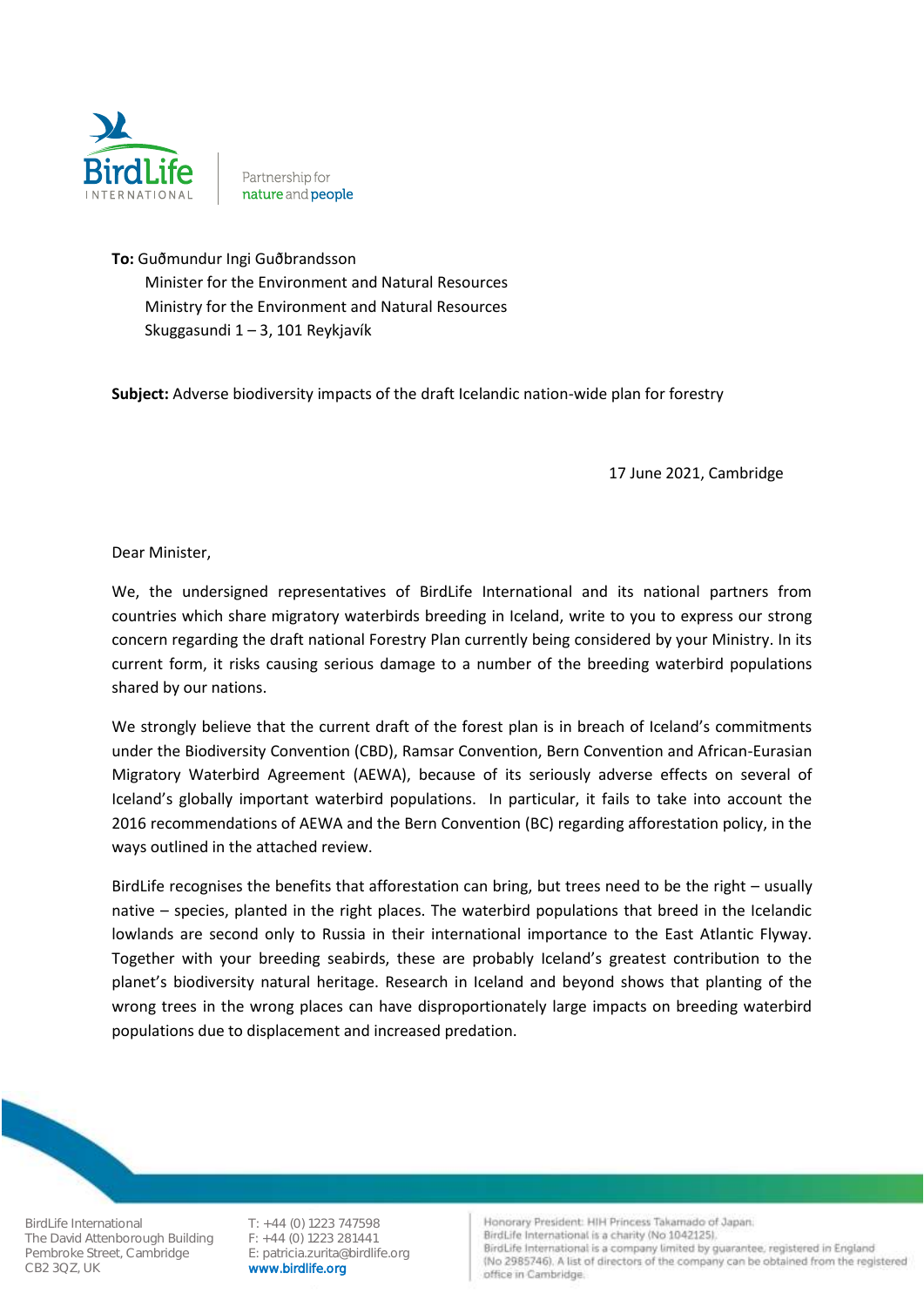Iceland has a very important responsibility and role to play in the conservation of your outstandingly important breeding migratory waterbird populations, not only in your own country, but also in several other countries, which host these birds during the non-breeding months after they have left your shores. The Icelandic Forestry Plan in its current form would undermine the conservation actions that many countries are taking for your birds, for example when they are congregated at Important Bird Areas further south in Europe and Africa.

Iceland is renowned globally as a natural paradise and an environmental frontrunner, attracting tourists accordingly to experience its wide-open landscapes. The current draft Forestry Plan would undermine this unique selling point.

The BirdLife Partnership strongly urges that the draft Icelandic National Forestry Plan is revised in line with the recommendations of AEWA and the Bern Convention, with implementation properly enforced to ensure compliance with Iceland's international commitments on biodiversity conservation and restoration.

Yours sincerely,

**Patricia Zurita Chief Executive Officer BirdLife International**

BirdLife International T: +44 (0) 1223 747598<br>The David Attenborough Building F: +44 (0) 1223 281441 The David Attenborough Building Pembroke Street, Cambridge E: patricia.zurita@birdlife.org<br>CB2 3QZ, UK CRP Notworker CB2 3QZ, UK

www.birdlife.org

Honorary President: HIH Princess Takamado of Japan.

BirdLife International is a charity (No 1042125).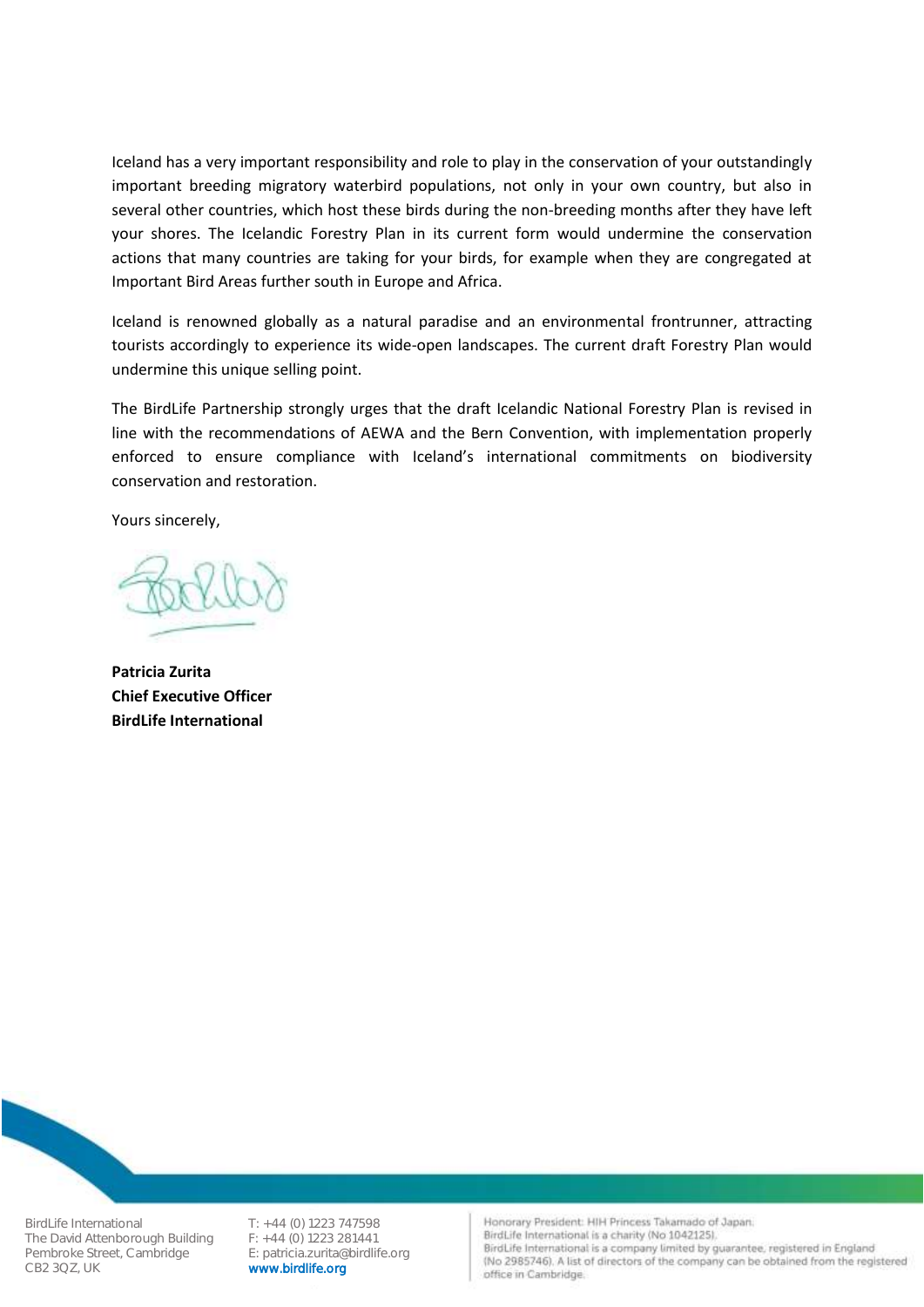## Co-signatories from:

## **# Name, Title, Organization** Signature

- 1. Phillipe Funcken Director General Natagora BirdLife in Belgium
- 2. Kjetil Aa.Solbakken Secretary General Norsk Ornitologisk Forening (NOF) BirdLife in Norway
- 3. Mark Anderson Chief Executive Officer BirdLife South Africa BirdLife in South Africa
- 4. Mamadou Diawara Executive Director Guinée Ecologie Republic of Guinea
- 5. Danilo Selvaggi Chief Executive Officer Lega Italiana Protezione Uccelli (LIPU) BirdLife in Italy
- 6. Julia Pierini Chief Executive Officer BirdLife Zimbabwe BirdLife in Zimbabwe
- 7. Idrissa Jean-Yves Zeba Chief Executive Officer NATURAMA BirdLife in Burkina Faso





Kjetil An. Solbabben





Tutia



BirdLife International T: +44 (0) 1223 747598<br>The David Attenborough Building F: +44 (0) 1223 281441 The David Attenborough Building Pembroke Street, Cambridge E: patricia.zurita@birdlife.org<br>CB2 3QZ, UK WWW.birdlife.org

www.birdlife.org

Honorary President: HIH Princess Takamado of Japan.

BirdLife International is a charity (No 1042125).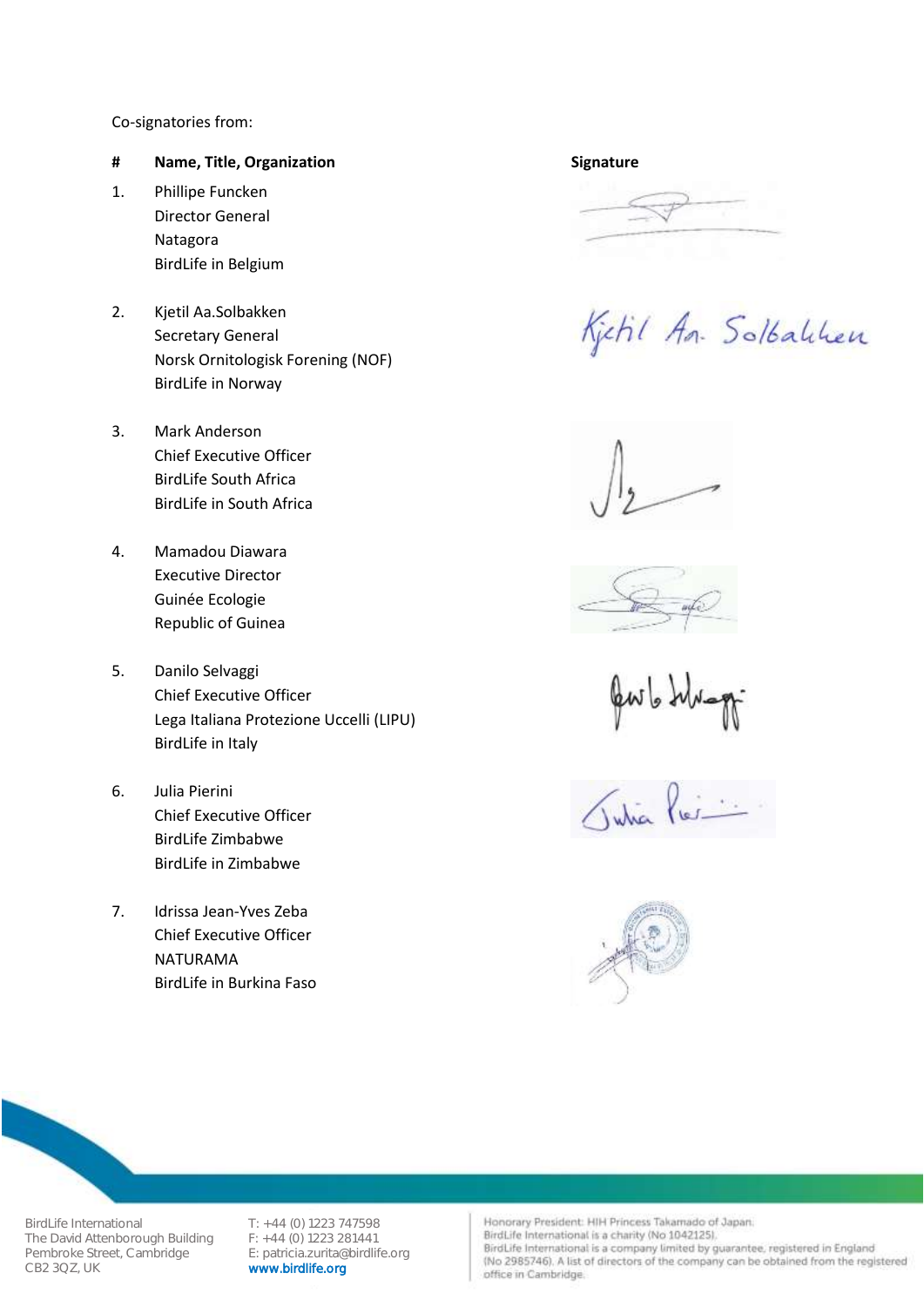- 8. Keith Bensusan General Secretary Gibraltar Ornithological and Natural History Society BirdLife in Gibraltar
- 9. Beccy Speight Chief Executive Officer Royal Society for the Protection of Birds (RSPB) BirdLife in the UK
- 10. Niall Hatch Officer in Charge BirdWatch Ireland BirdLife in Ireland
- 11. Claudia Feltrup-Azafzaf Executive Director Association Les Amis des Oiseaux (AAO) BirdLife in Tunisia
- 12. Raffael Ayé Director SVS/BirdLife Switzerland BirdLife in Switzerland
- 13. Sheku Kamara Executive Director Conservation Society of Sierra Leone (CSSL) BirdLife in Sierra Leone
- 14. Dr. Damijan Denac Chief Executive Officer Društvo Za Opazovanje In Proučevanje Ptic Slovenije (DOPPS) BirdLife in Slovenia







BirdLife International T: +44 (0) 1223 747598<br>The David Attenborough Building F: +44 (0) 1223 281441 The David Attenborough Building Pembroke Street, Cambridge E: patricia.zurita@birdlife.org<br>CB2 3QZ, UK WWW.birdlife.org

www.birdlife.org

Honorary President: HIH Princess Takamado of Japan.

BirdLife International is a charity (No 1042125).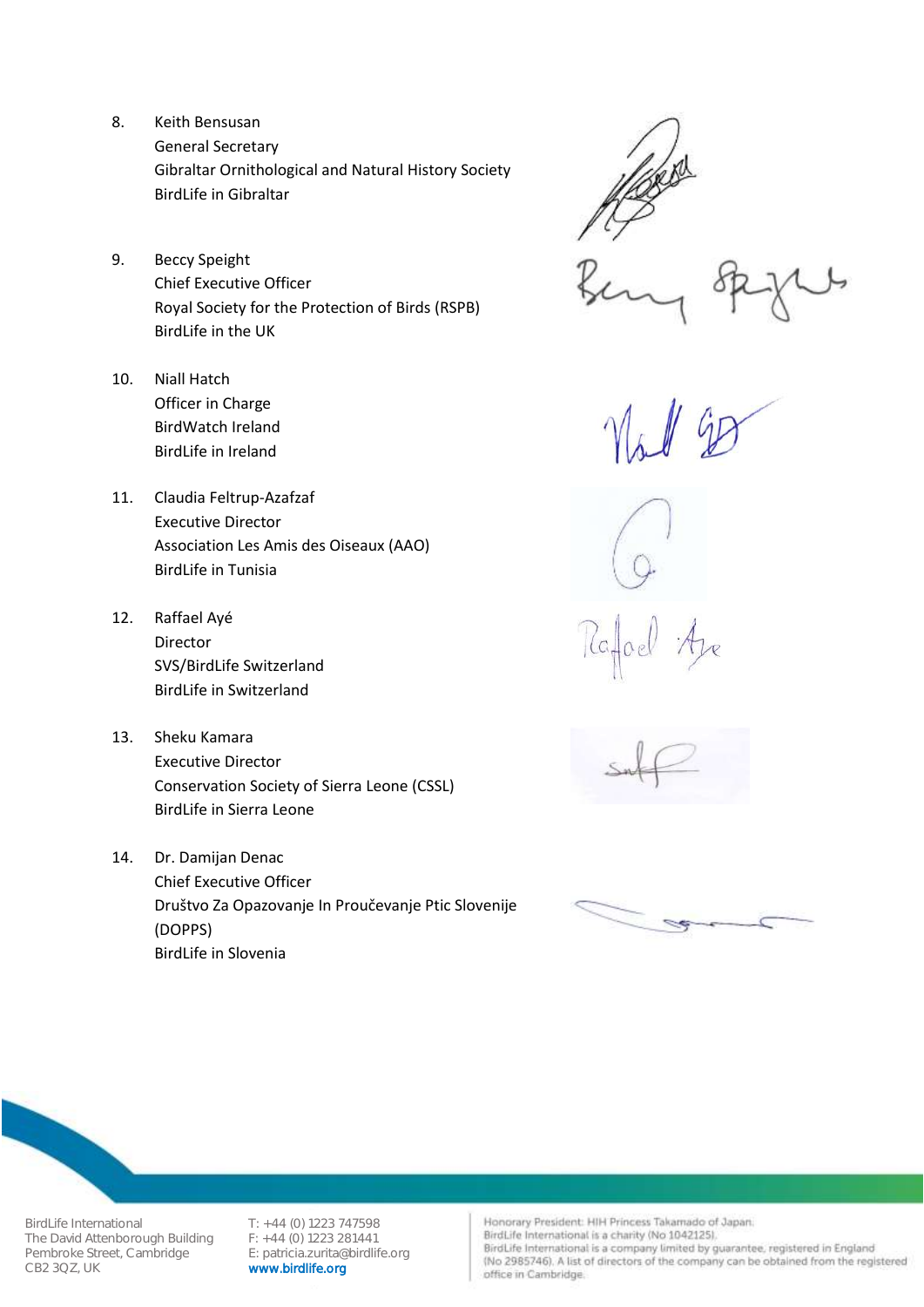- 15. Kaarel Võhandu Chief Executive Officer Estonian Ornithological Society BirdLife in Estonia
- 16. Francisco Gomes Wambar Chief Executive Officer Organização para a Defesa e Desenvolvimento das Zonas Húmidas na Guiné-Bissau (ODZH) Guinea-Bissau
- 17. Fred Wouters Chief Executive Officer Vogelbescherming Nederland BirdLife in the Netherlands
- 18. Sigrid Andersen Chief Executive Officer Dansk Ornitologisk Forening (DOF) BirdLife in Denmark
- 19. Alexandre Vintchevski Chief Executive Officer APB BirdLife in Belarus
- 20. Narcisse Tehe Executive Director SOS-Forêts BirdLife in Côte d'Ivoire
- 21. Dr Jaime Garcia Moreno, Chair BirdLife East Atlantic Flyway Initiative Task Force Vogelbescherming Nederland BirdLife in the Netherlands







## BirdLife International T: +44 (0) 1223 747598<br>The David Attenborough Building F: +44 (0) 1223 281441 The David Attenborough Building Pembroke Street, Cambridge E: patricia.zurita@birdlife.org<br>CB2 3QZ, UK WWW.birdlife.org

www.birdlife.org

Honorary President: HIH Princess Takamado of Japan.

BirdLife International is a charity (No 1042125).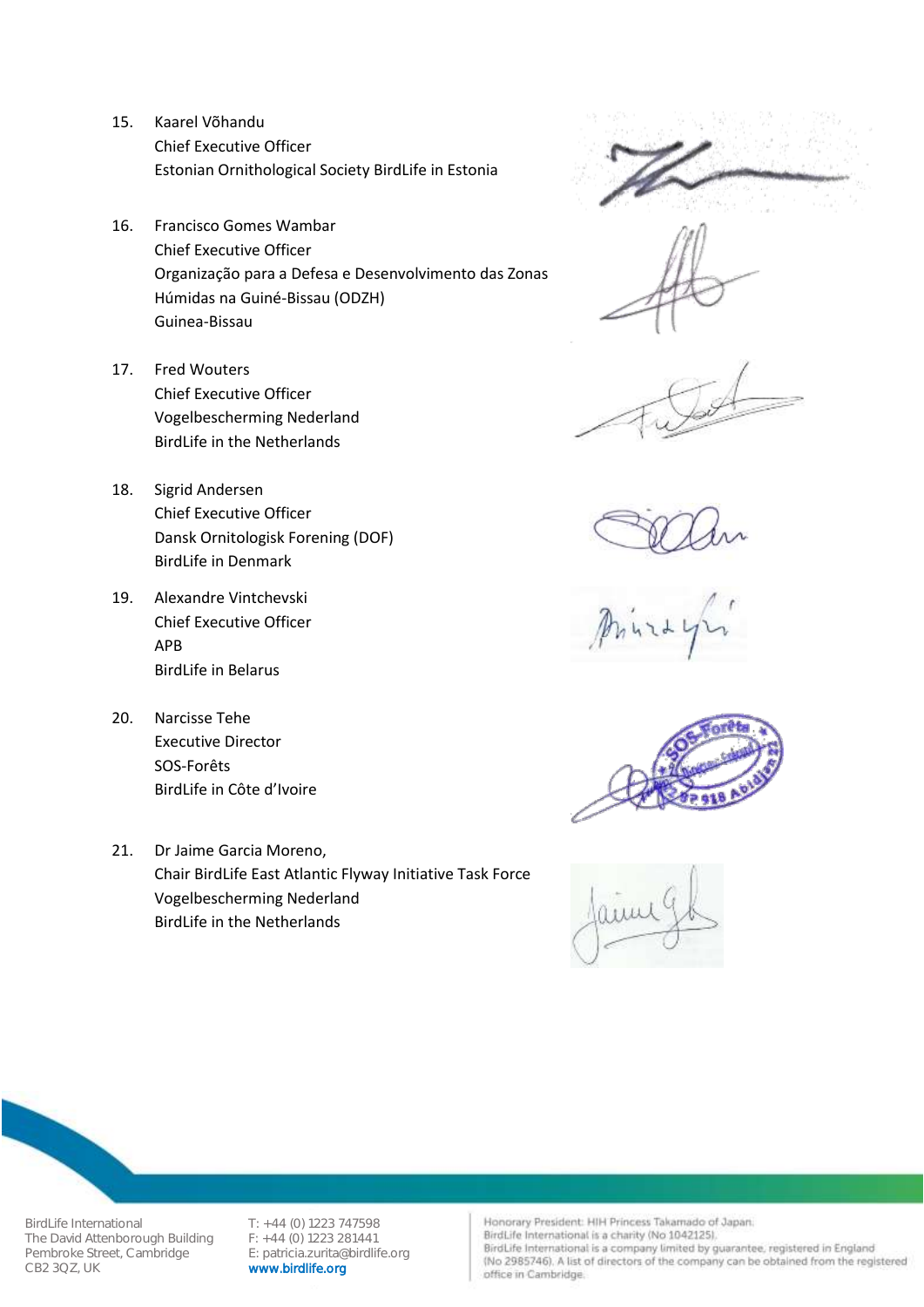22. Dr Khadija Bourass Executive Director Groupe de Recherche pour la Protection des Oiseaux au Maroc (GREPOM) BirdLife in Morocco

23. Eric Lartey Executive Director Ghana Wildlife Society BirdLife in Ghana

24. Asunción Ruiz Guijosa Chief Executive Officer SEO BirdLife BirdLife in Spain

25. Dr Muhtari Aminu-Kano Director General/Chief Executive Officer Nigerian Conservation Foundation BirdLife in Nigeria

- 26. Dr Domingos Leitão Executive Director Sociedade Portuguesa para o Estudo das Aves (SPEA) BirdLife in Portugal
- 27. Zdeněk Vermouzek Director Czech Society for Ornithology (CSO) BirdLife in Czech Republic
- 28. Miroslav Demko Director Slovak Ornithological Society (SOS) BirdLife in Slovakia
- 29. Motshereganyi Kootsositse Chief Executive Officer BirdLife Botswana BirdLife in Botswana

Lecture



Kano

Domings Land etas

 $\mathcal{M}$ 



BirdLife International T: +44 (0) 1223 747598<br>The David Attenborough Building F: +44 (0) 1223 281441 The David Attenborough Building Pembroke Street, Cambridge E: patricia.zurita@birdlife.org<br>CB2 3QZ, UK WWW.birdlife.org

www.birdlife.org

Honorary President: HIH Princess Takamado of Japan.

BirdLife International is a charity (No 1042125).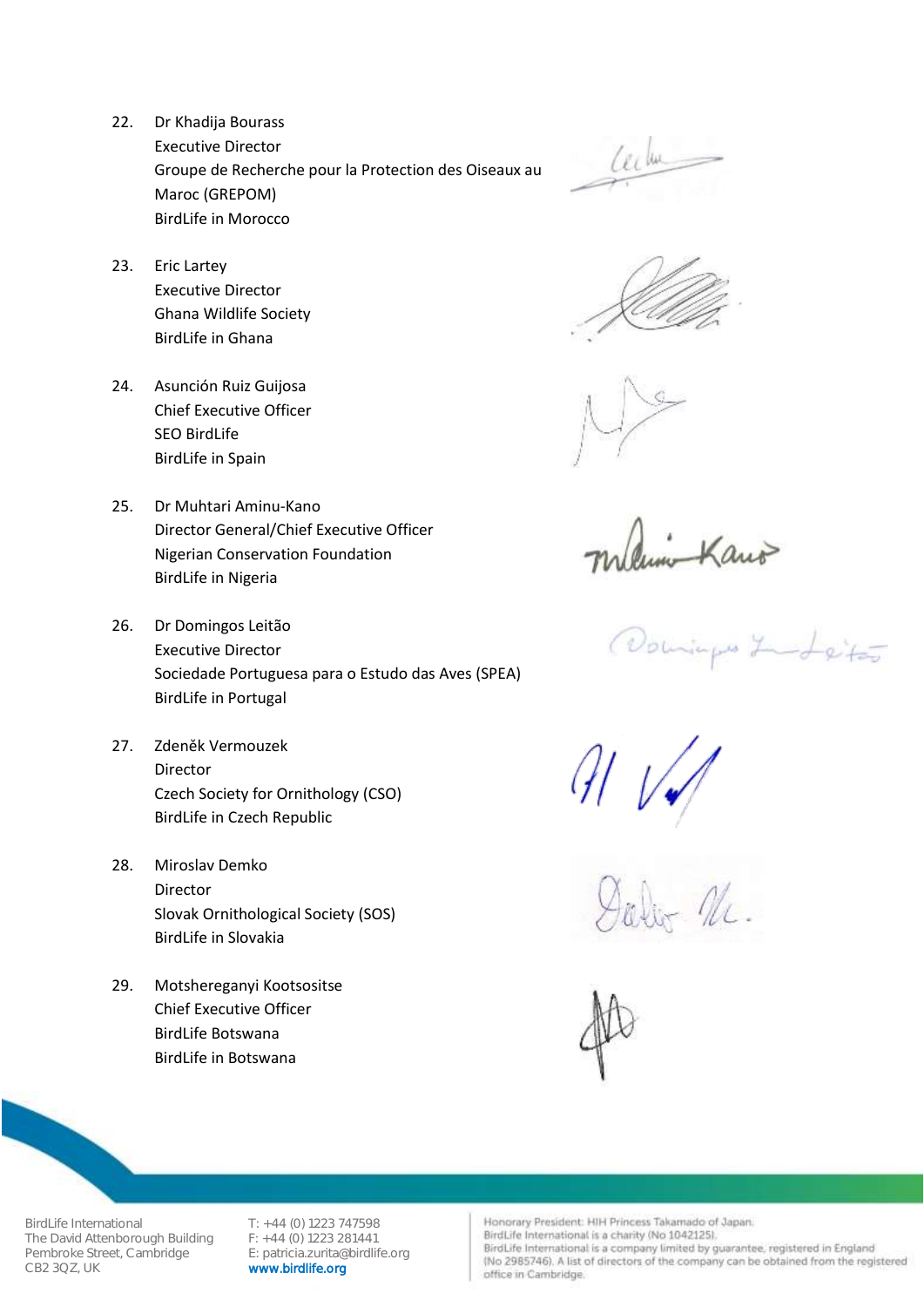- 30. Izabela Wilczyńska-Gadi Chief Executive Officer Ogólnopolskie Towarzystwo Ochrony Ptaków (OTOP) BirdLife in Poland
- 31. Viesturs Kerus Chief Executive Officer Latvian Ornithological Society (LOB) BirdLife in Latvia
- 32. Mouhamadou Aliou Bah Executive Director Nature-Communautés-Développement (NCD) Senegal
- 33. Imakando Crispin Sinyama Board Chair BirdWatch Zambia BirdLife in Zambia
- 34. Iamin Jobaate Executive Director West African Bird Study Association (WABSA) The Gambia
- 35. Aki Arkiomaa Chief Executive Officer BirdLife Finland BirdLife in Finland
- 36. Mark Sultana Chief Executive Officer Birdlife Malta BirdLife in Malta

robele Goodi











BirdLife International T: +44 (0) 1223 747598<br>The David Attenborough Building F: +44 (0) 1223 281441 The David Attenborough Building Pembroke Street, Cambridge E: patricia.zurita@birdlife.org<br>CB2 3QZ, UK WWW.birdlife.org

www.birdlife.org

Honorary President: HIH Princess Takamado of Japan.

BirdLife International is a charity (No 1042125).